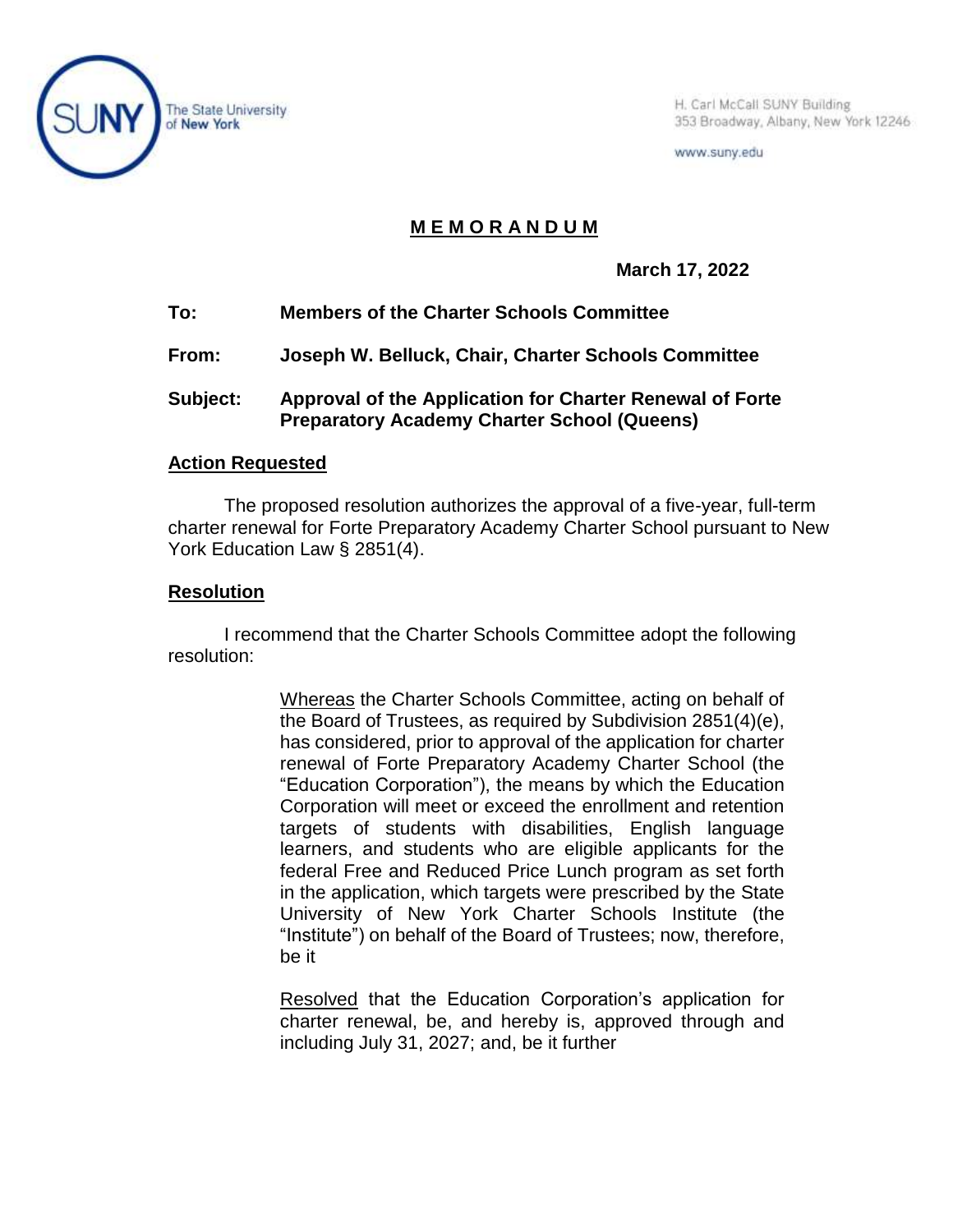Resolved that: 1) the Education Corporation's school as described in its application for charter renewal meets the requirements of the New York Charter Schools Act of 1998 (as amended) and applicable laws, rules, and regulations; 2) the Education Corporation can demonstrate the ability to operate the school in an educationally and fiscally sound manner; and, 3) approving the renewal application and renewing the charter is likely to improve student learning and achievement and materially further the purposes set out in Education Law § 2850(2); and, be it further

Resolved that the Institute, on behalf of the Board of Trustees, be, and hereby is, directed to: 1) enter into a proposed renewal charter with the Education Corporation in accordance with this resolution, which proposed charter shall include such assurances and terms as the Institute shall deem necessary and appropriate; and, 2) thereafter, submit the proposed charter to the New York State Board of Regents for review, comment, and potential approval.

## **Background**

The New York Charter Schools Act of 1998 (as amended) permits the Board of Trustees to renew the charters of education corporations it has authorized and to renew such corporations' authority to operate charter schools. Pursuant to Resolution No. 2012-038, dated June 12, 2012, the Board of Trustees delegated authority to renew charters to the Charter Schools Committee.

Pursuant to the *Policies for the Renewal of Not-for-Profit Charter School Education Corporations and Charter Schools Authorized by the Board of*  Trustees of the *State University of New York* (the "SUNY Renewal Policies") (last amended September 4, 2013 and available at: [https://www.newyorkcharters.org/](https://www.newyorkcharters.org/wp-content/uploads/SUNY-Renewal-Policies.pdf) [wp-content/uploads/SUNY-Renewal-Policies.pdf\)](https://www.newyorkcharters.org/wp-content/uploads/SUNY-Renewal-Policies.pdf), the SUNY Charter Schools Institute (the "Institute") generally conducts a renewal site visit; reviews the information in the renewal application as well as other relevant information such as assessment data and site visit reports; interviews education corporation trustees and staff; and produces a draft renewal report containing its findings and preliminary recommendation. The draft renewal report also contains an evaluation of the performance of an education corporation's charter over the charter term based on the criteria provided in the renewal benchmarks described in the SUNY Renewal Policies. The education corporation receives a copy of the draft renewal report and is given an opportunity to comment on it before it is finalized. The Institute makes final renewal reports available in its Albany office